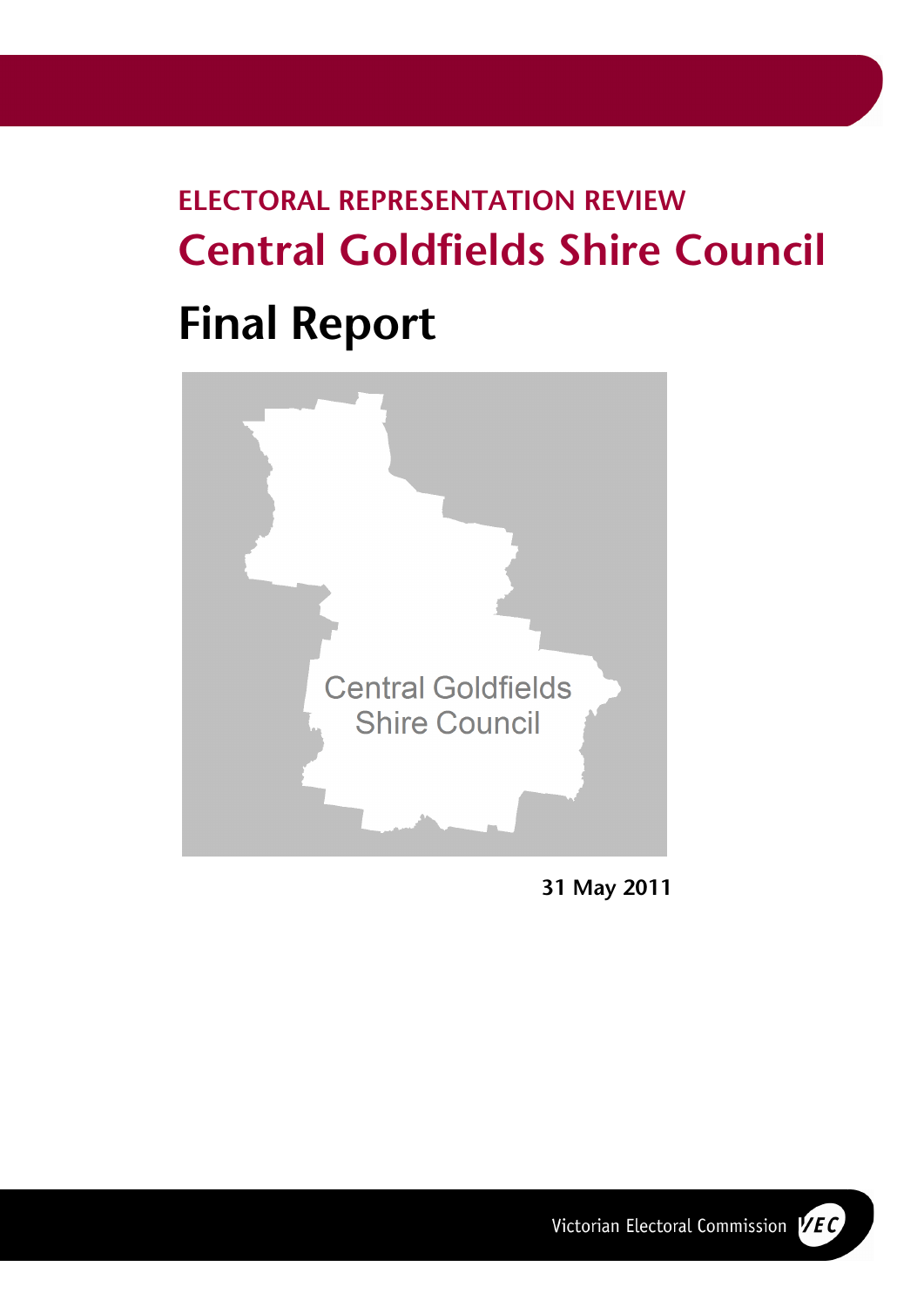# **Contents**

| <b>RECOMMENDATION</b>                        | 3  |
|----------------------------------------------|----|
| <b>BACKGROUND</b>                            | 4  |
| Legislative basis                            | 4  |
| The VEC and Electoral Representation Reviews | 4  |
| <b>Profile of Central Goldfields Shire</b>   | 4  |
| <b>Current electoral structure</b>           | 5  |
| The electoral representation review process  | 5  |
| <b>VEC research</b>                          | 6  |
| <b>Public involvement</b>                    | 6  |
| <b>PRELIMINARY REPORT</b>                    | 8  |
| <b>Preliminary submissions</b>               | 8  |
| <b>Preliminary options</b>                   | 9  |
| <b>PUBLIC RESPONSE</b>                       | 11 |
| <b>Response submissions</b>                  | 11 |
| <b>Analysis of submissions</b>               | 11 |
| <b>Public hearing</b>                        | 12 |
| <b>FINDINGS AND RECOMMENDATION</b>           | 13 |
| <b>Recommendation</b>                        | 16 |
| <b>APPENDIX 1: LIST OF SUBMITTERS</b>        | 17 |
| <b>APPENDIX 2: MAP</b>                       | 18 |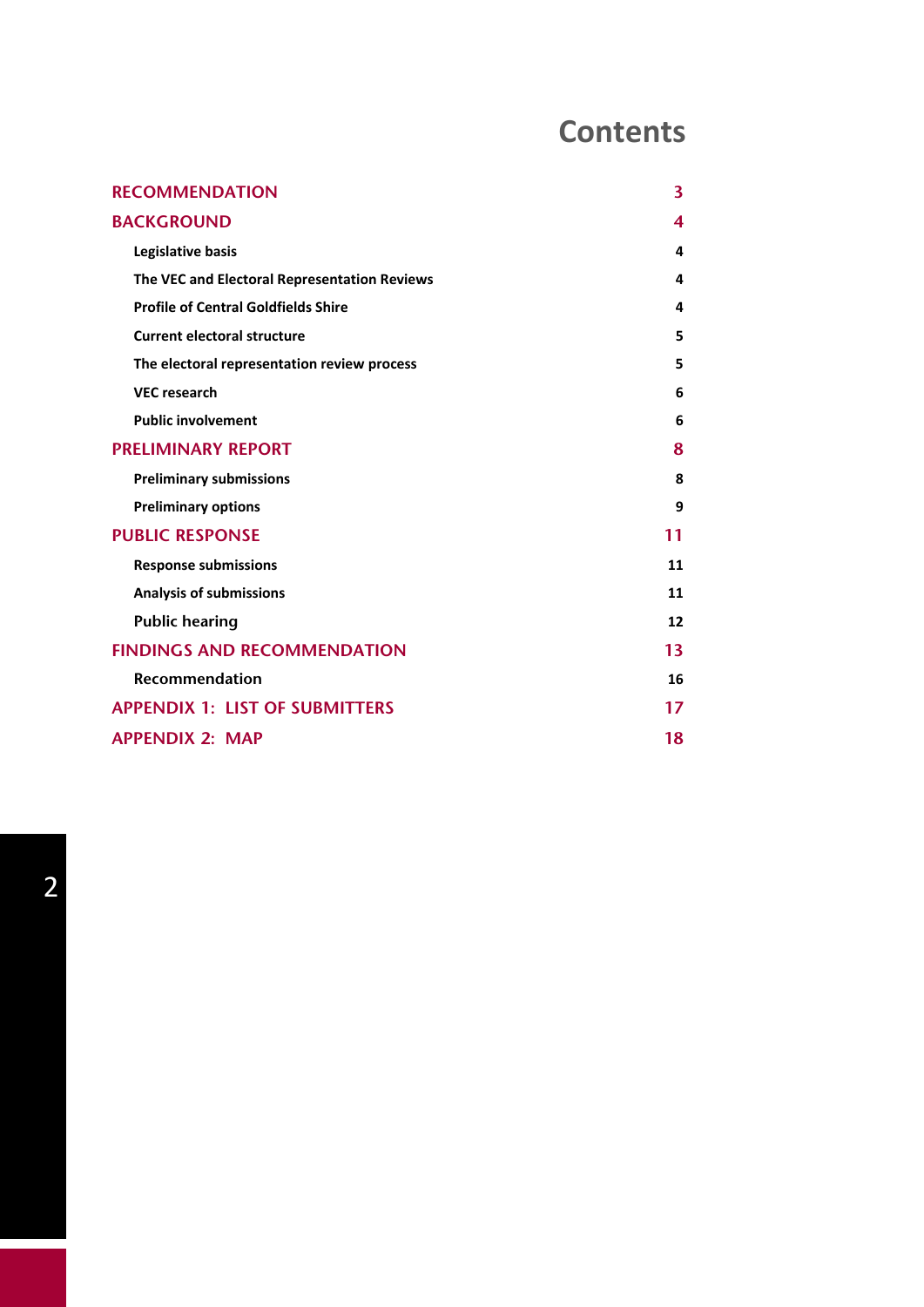# **Recommendation**

# **The Victorian Electoral Commission (VEC) recommends that**

Central Goldfields Shire Council consists of seven councillors to be elected from one four-councillor ward and three single-councillor wards, with small adjustments to the current boundaries for population change.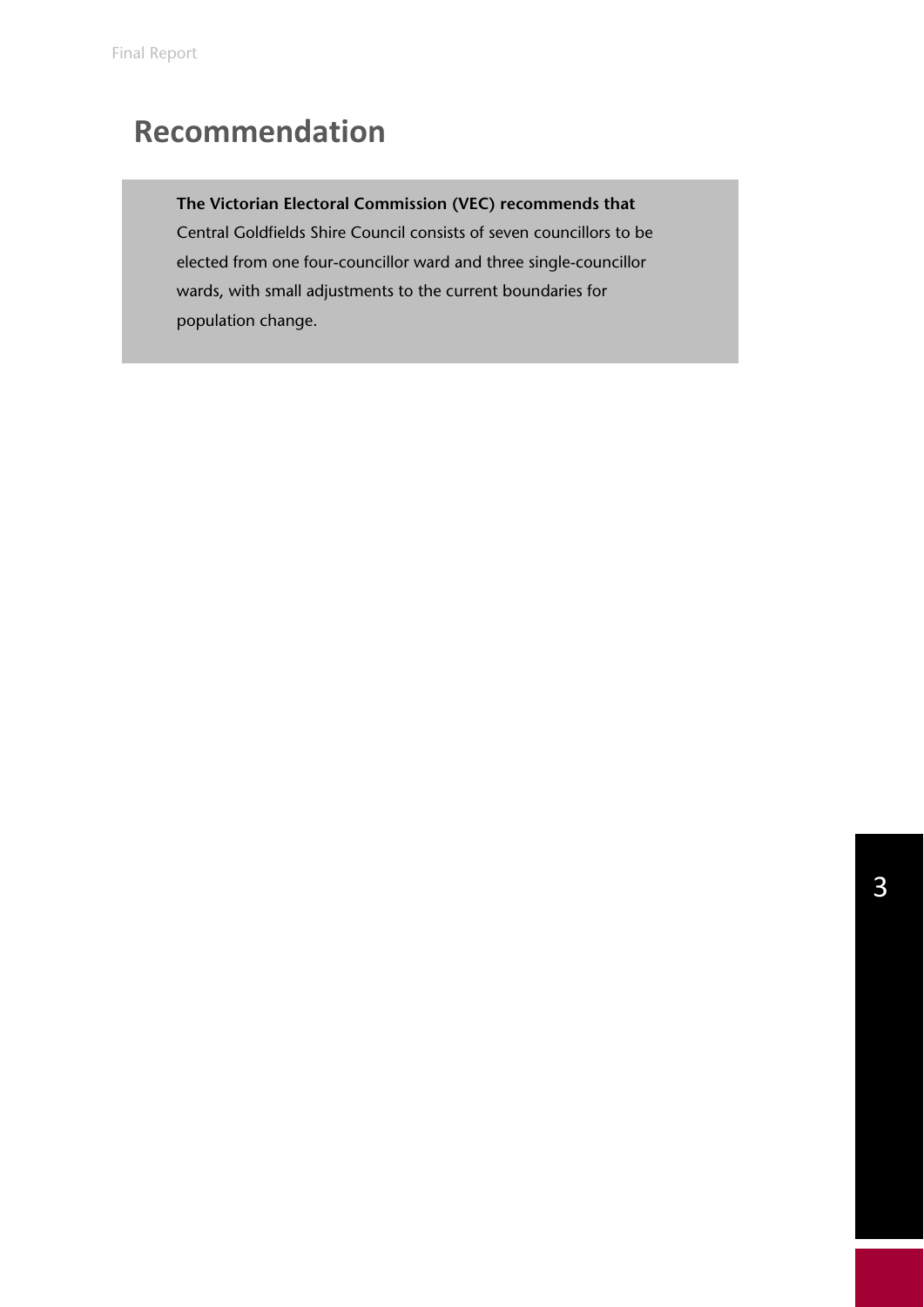# **Background**

### **Legislative basis**

The *Local Government Act 1989* (the Act) requires the VEC to conduct an Electoral Representation Review of each municipality in Victoria at least every 12 years. The Act specifies that the purpose of a representation review is to recommend to the Minister for Local Government the number of councillors and the electoral structure for a municipality, which will provide 'fair and equitable representation for the persons who are entitled to vote at a general election of the Council'.1

The Act requires the VEC, as part of an Electoral Representation Review, to consider:

- the number of councillors in a municipality;
- whether a municipality should be unsubdivided or subdivided;
- if it should be subdivided, whether ward boundaries:
	- o provide for fair and equitable division of the municipality;
	- o ensure equality of representation through the number of voters being represented by each councillor being within 10 per cent of the average number of voters represented by all councillors; and,
- if it should be subdivided, the number of councillors that should be elected for each ward.

### **The VEC and Electoral Representation Reviews**

The VEC has conducted Electoral Representation Reviews since 2004 on appointment by local councils. The Act was changed in 2010 to define the VEC as the only agency authorised to undertake the reviews.

The VEC drew on its experience in mapping and boundary modelling and also engaged consultants with experience in local government to provide advice on specific local representation issues during the review.

# **Profile of Central Goldfields Shire**

Central Goldfields Shire was formed in 1995 by the amalgamation of the City of Maryborough and parts of the Shires of Tullaroop, Bet Bet, Talbot and Clunes.

At the 2006 census, the Shire recorded a population of 12,325 people. According to the Department of Planning and Community Development's *Victoria in Future* projections, Central Goldfields Shire's population will grow by 3.33% by 2020.

-

<sup>1</sup> Section 219D of the *Local Government Act 1989*.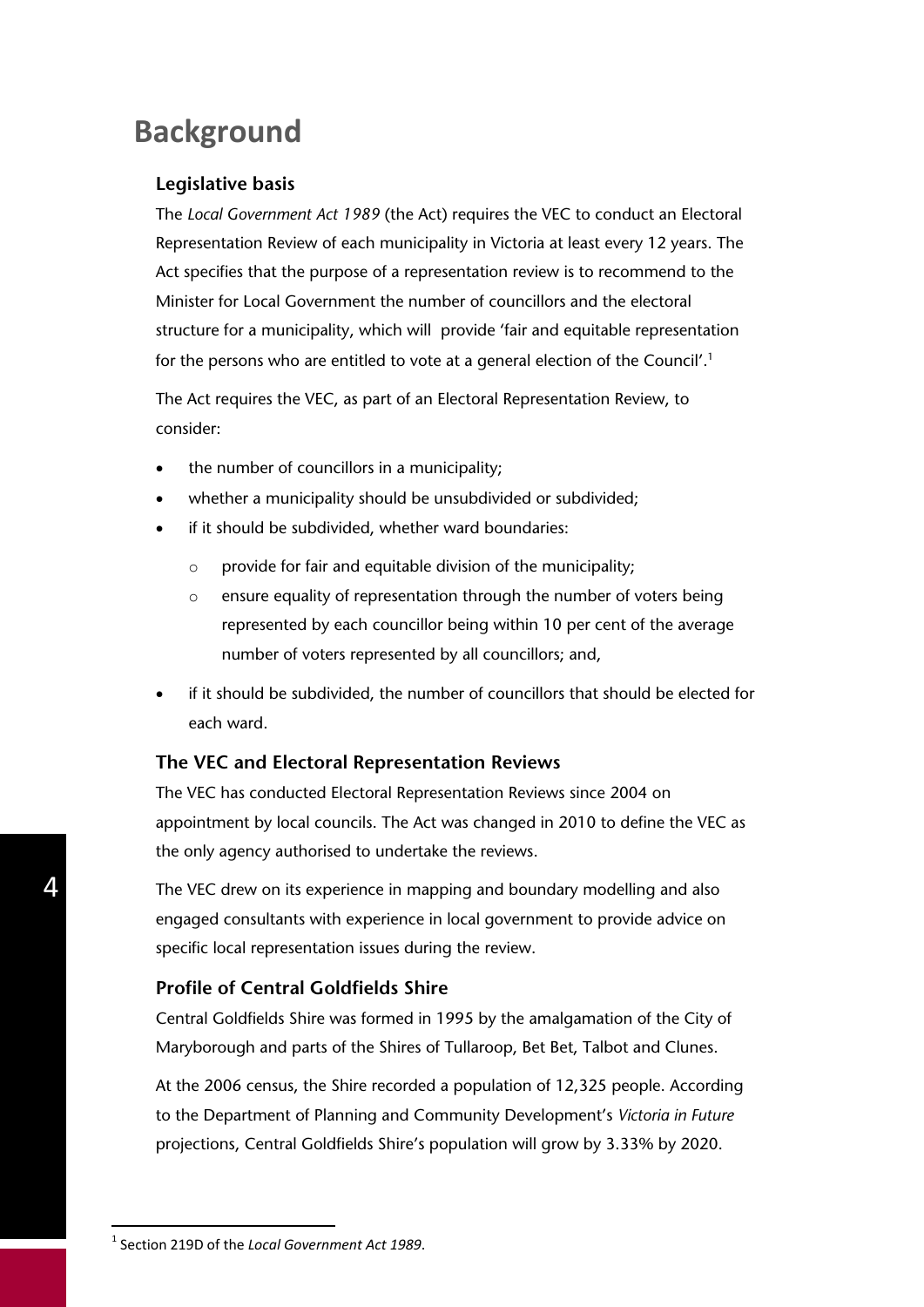# **Current electoral structure**

The last Electoral Representation Review for Central Goldfields Shire Council took place in 2004–2005. Following the review, the Minister for Local Government determined the structure of Central Goldfields Shire Council would be:

- seven councillors;
- divided into four wards Daisy Hill Ward, Flynn Ward, Maryborough Ward and Tullaroop Ward; and,
- with four councillors from Maryborough Ward and one councillor from each of the remaining wards.

## **The electoral representation review process**

The VEC proceeded on the basis of three main principles:

**1. Ensuring the number of voters represented by each councillor is within 10 per cent of the average number of voters per councillor for that municipality.** 

Populations are continually changing. Over time these changes can lead to some wards having larger or smaller numbers of voters. As part of the review, the VEC corrected any imbalances and also took into account likely population changes to ensure these boundaries provide equitable representation until the next review.

### **2. Taking a consistent, State-wide approach to the total number of councillors.**

The VEC was guided by its comparisons of municipalities of a similar size and category to the council under review. The VEC also considered any special circumstances that may warrant the municipality having more or fewer councillors than similar municipalities.

### **3. Ensuring communities of interest are as fairly represented as possible.**

Each municipality contains a number of communities of interest and, where practicable, the electoral structure should be designed to take these into account. This allows elected councillors to be more effective representatives of the people in their particular municipality or ward.

The recommendation is based on:

- internal research specifically relating to the municipality under review;
- VEC experience from its work with other municipalities and in similar reviews for State elections;
- VEC expertise in mapping, demography and local government;
- careful consideration of all public input in the form of written and verbal submissions received during the review; and,
- advice received from consultants with wide experience in local government.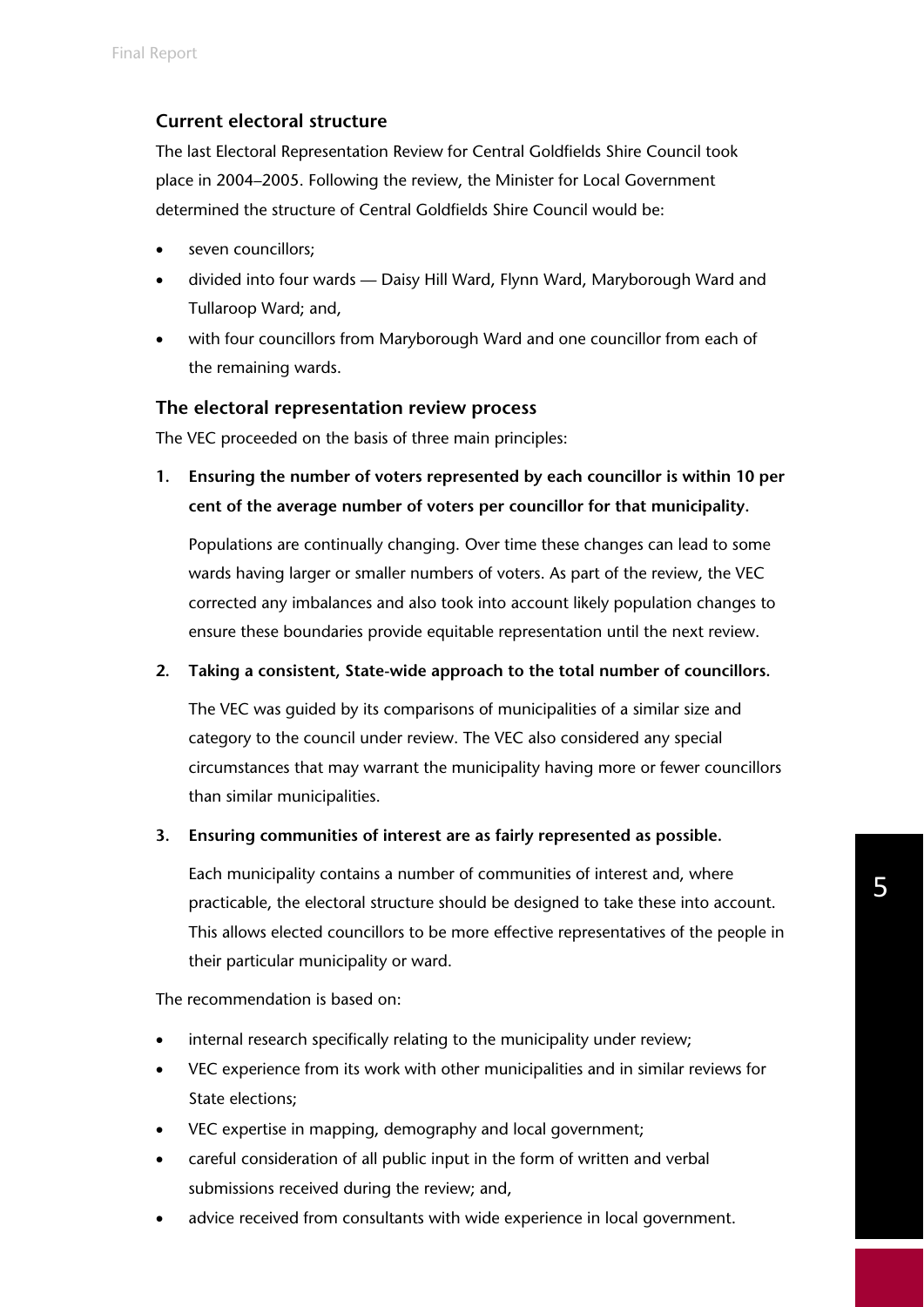Public submissions were an important part of the process, but were not the only consideration during the review. The VEC seeks to combine the information gathered through public submissions with its own research and analysis of other factors, such as the need to give representation to communities of interest. The recommendation is not based on a 'straw poll' of the number of submissions supporting a particular option.

#### **VEC research**

In addition to the information provided in submissions, the VEC created a profile of the municipality based on population trends, development projections and demographic indicators. The VEC used the Australian Bureau of Statistics 2006 census community profiles, the Department of Planning and Community Development projections and voter statistics from the Victorian electoral roll. The VEC also undertook field work to view current and possible boundaries for each of the options presented in the preliminary report to evaluate their effectiveness.

### **Public involvement**

The VEC values the local knowledge and perspectives presented by the public in written submissions. The public were given two opportunities to provide submissions during the review. Their input was considered by the panel in forming the options in the preliminary report and the public was also invited to respond to these options. In addition, a public hearing was held to enable people to speak in support of their submissions and supplement it with information.

To ensure transparency in the process, all written submissions were published on the VEC website and all verbal submissions were heard in a public environment.

To raise awareness of the review and encourage the public to engage with the process, a full public information campaign was undertaken.

#### **Advertising**

In accordance with sections 219F(4) and 219F(7) of the Act, the VEC ensured public notices were placed in local newspapers.

Notification of the review appeared in the *Maryborough Advertiser* and *Dunolly Welcome* on Friday, 11 February 2011, in the *Talbot Today Tomorrow* on Monday, 14 February 2011, and in the *Carisbrook Mercury* on Thursday, 17 February 2011. The notice detailed the process for the review and called for public submissions. A general notice covering several reviews was printed in *The Age* and *Herald Sun* on Tuesday, 1 February 2011.

Notification of the release of the preliminary report appeared in the *Carisbrook Mercury* on Thursday, 7 April 2011, in the *Maryborough Advertiser* and *Dunolly*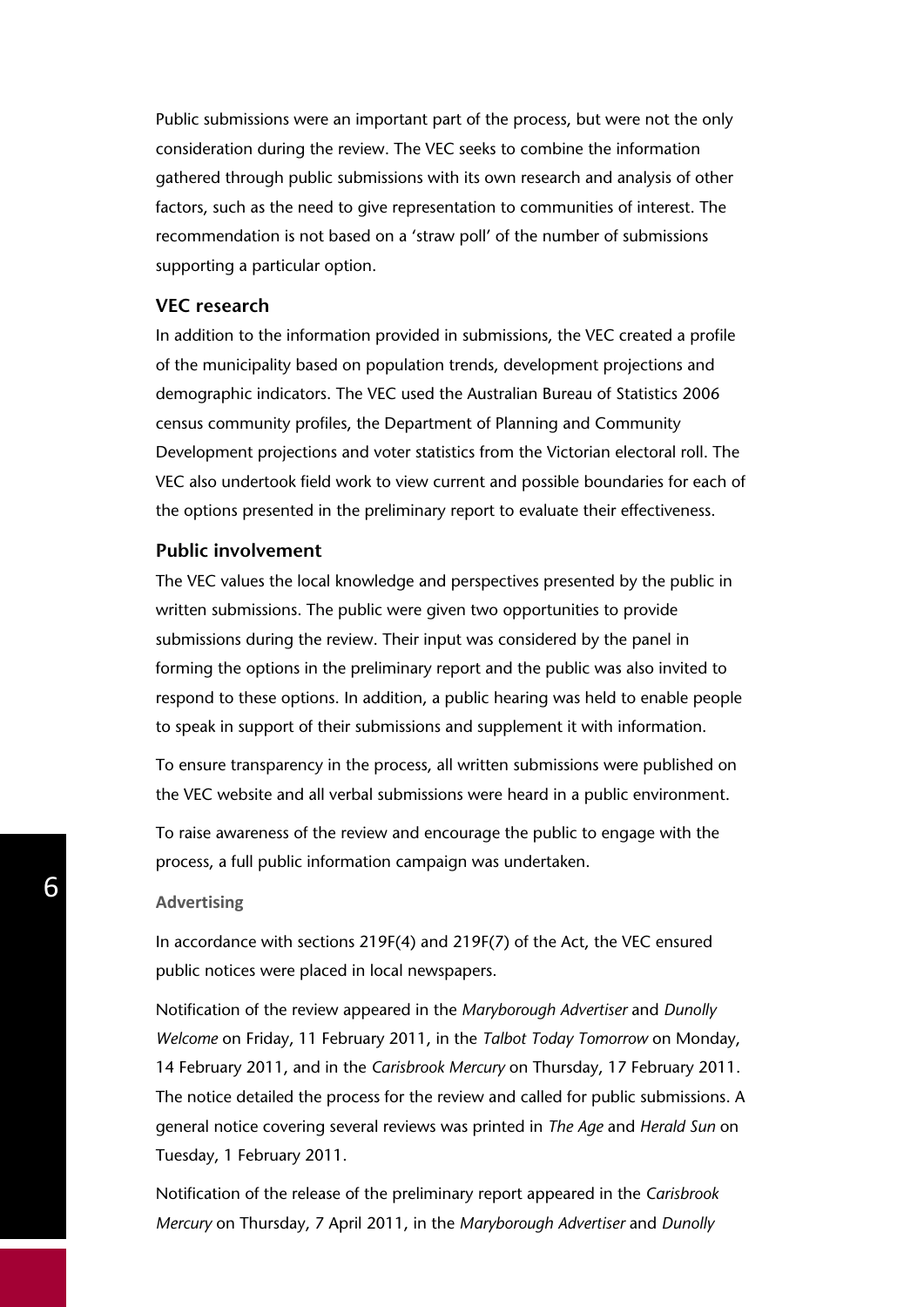*Welcome* on Friday, 8 April 2011, and in the *Talbot Today Tomorrow* on Wednesday, 20 April 2011. The notice detailed the options contained in the preliminary report, including a map of each option, instructions on how to access a copy of the preliminary report and how to make a submission in response to the report.

#### **Media releases**

The VEC produced two media releases for this review. The first release, distributed to local media through the Council, provided information on the review and overall process. A second release, distributed to local media by the VEC, detailed the options in the preliminary report and how to make a submission in response to the report.

#### **Public information session**

The VEC held a public information session for people interested in the review process on Monday, 28 February 2011 at the Community Hub on Nolan Street, Maryborough.

#### **Information brochure and poster**

An information brochure was provided to the Council to be distributed to residents through the Council's network, such as in libraries and service centres. A poster was provided to the Council to be displayed in public spaces.

#### **Helpline**

A dedicated helpline was established to assist with public enquiries concerning the review process.

#### **VEC website**

The VEC website delivered up-to-date information to provide transparency during the preliminary and response stages of the review process. All submissions were posted on the website and an online submission tool was created to facilitate the submission process. The preliminary report was available for electronic download on the website.

#### **Guide for submissions**

A guide for submissions was developed and distributed to those interested in making submissions. Copies of the guide for submissions were available on the VEC website, in hardcopy on request, and were provided to the Council.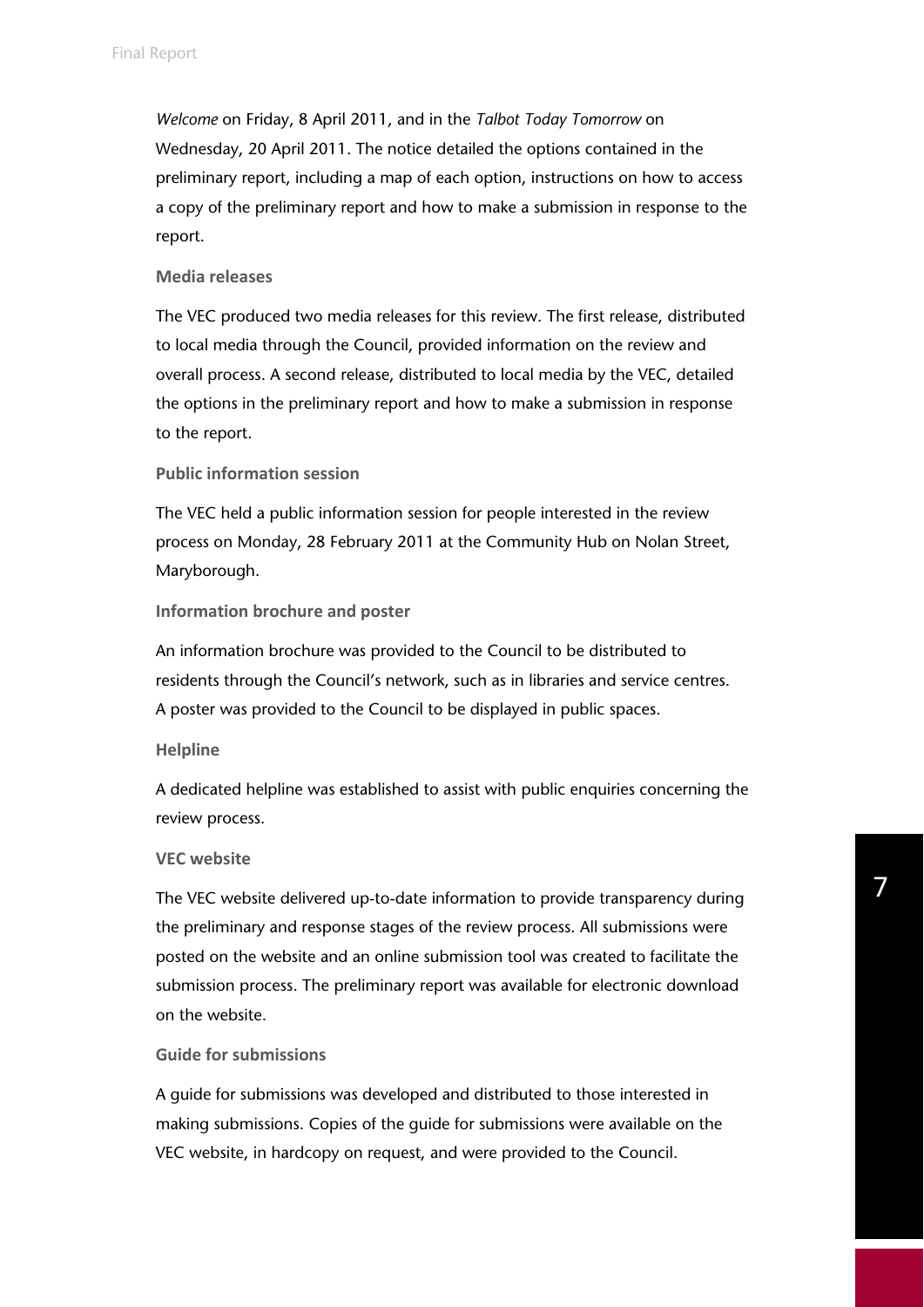# **Preliminary report**

In accordance with the Act, the VEC produced a preliminary report outlining its proposed options for Central Goldfields Shire Council. The report was released on Thursday, 7 April 2011.

#### **Preliminary submissions**

By the close of preliminary submissions at 5.00pm on Monday, 14 March 2011, the VEC received seven submissions.

Three submissions supported the current structure. The submitters, however, noted that minor boundary adjustments were needed to bring Tullaroop Ward back within the 10 per cent allowable deviation from the average number of voters per councillor. The submissions discussed the advantage of having separate representatives for the rural and urban areas given that these areas face different issues and service priorities. The personal submission from current councillor and the submission from Central Goldfields Shire Council supported this option.

Three submissions supported moving to an unsubdivided municipality. Submitters felt that an unsubdivided council would help promote a whole-of-municipality approach to strategy and policy development. Submissions argued that local representation was still achievable in an unsubdivided municipality because of the proportional allocation of votes during an election (whereas single-member wards use the preferential vote counting system). One submitter argued that this would reduce the number of 'wasted' votes across the Shire.

The personal submission by the Mayor of Central Goldfields Shire supported an unsubdivided municipality. However, as an alternative to unsubdivided, the Mayor's second preference was minor changes to the current boundaries by combining localities that are currently split (such as Daisy Hill, Bowenvale, Timor and Red Lion) and changing the name of Daisy Hill Ward to better reflect the ward as a whole. The Mayor also provided the VEC with a range of documents illustrating the Shire's strategic objectives for economic development and prosperity, highlighting relationships with other agencies and setting an ambitious work plan of capital and infrastructure development.

Finally, one submitter believed that rural representation on Council needed to be increased. The submitter supported reducing the current Maryborough Ward to three councillors and adding another rural ward to cover the community of interest of Carisbrook, with the suggested name of Aston Ward.

A list of submitters, by name, is available in Appendix 1. Copies of the submissions can be viewed on the VEC website at vec.vic.gov.au.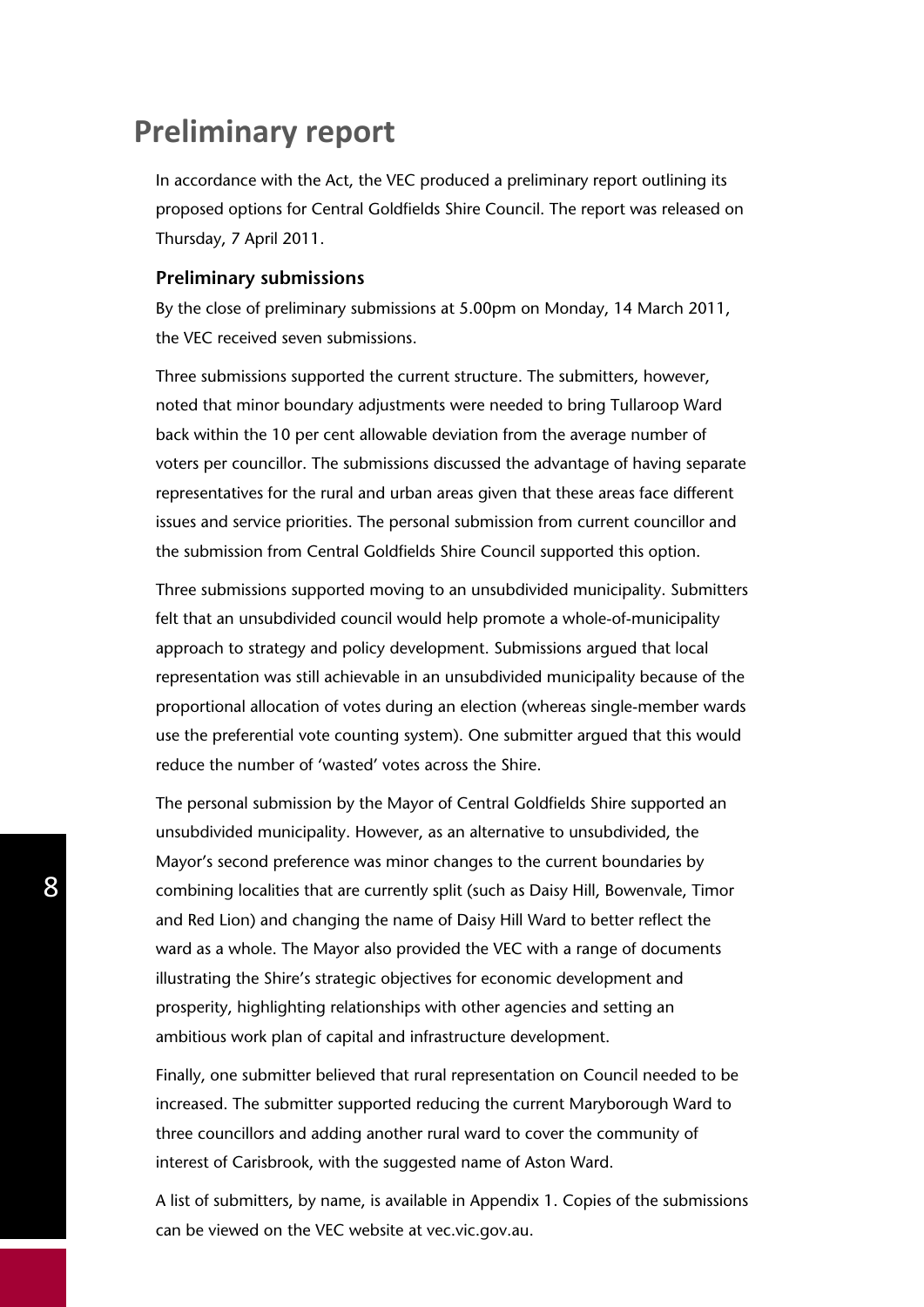#### **Preliminary options**

The VEC assessed a range of electoral representation models that may suit Central Goldfields Shire. The VEC considered the projected population change, the desire to maintain communities of interest and the number of voters and number of councillors compared with other rural municipalities, such as Alpine and Northern Grampians Shires. Three options were developed for public consultation.

Central Goldfields Shire sits comfortably in the lower quartile of municipalities that have seven councillors. There were no arguments raised in submissions that supported changing the number of councillors and, with modest population growth projected, the VEC has only considered seven-member councils.

The preliminary report noted that since the previous review in 2004–2005, the current single-councillor wards had proved vulnerable to a marginal change in voter numbers within the Shire. For example, growth of 154 voters in Tullaroop Ward between the time of the review and January 2011 raised the Ward's deviation from 3.06 per cent to 12.39 per cent. The Act requires the number of voters represented by each councillor in each ward to be within a +/- 10 per cent deviation from the average voter to councillor ratio across the municipality.

The VEC developed two options which addressed the deviation and retained the current ward arrangements. The structures in these two options aimed to provide, as far as possible, longevity in the wards until the Shire's next review. Both options suggested changing the ward name of Daisy Hill Ward to avoid confusion with the locality of Daisy Hill. The VEC considered the name 'Karri Ward' in reference to the eucalyptus oil production in the area during the 1800s, but also invited submitters to suggest alternative names that may be more meaningful for local residents. A third option, proposing an unsubdivided structure, was also put forward.

In response to a proposal from a preliminary submitter, the VEC investigated a model that created an additional single-councillor ward to represent the rural area around Carisbrook with the suggested name of 'Aster Ward'. The proposal included reducing the number of councillors in the current Maryborough Ward to three, so would not have increased the overall number of councillors for the Shire. However, the Act requires each ward in a municipality to fall within a  $+/-10$  per cent tolerance of the voter to councillor ratio in the Shire overall. A model including four rural wards would create wards that would not sit within the accepted tolerance and provide clear boundaries. Therefore, the VEC did not provide this as an option in the preliminary report.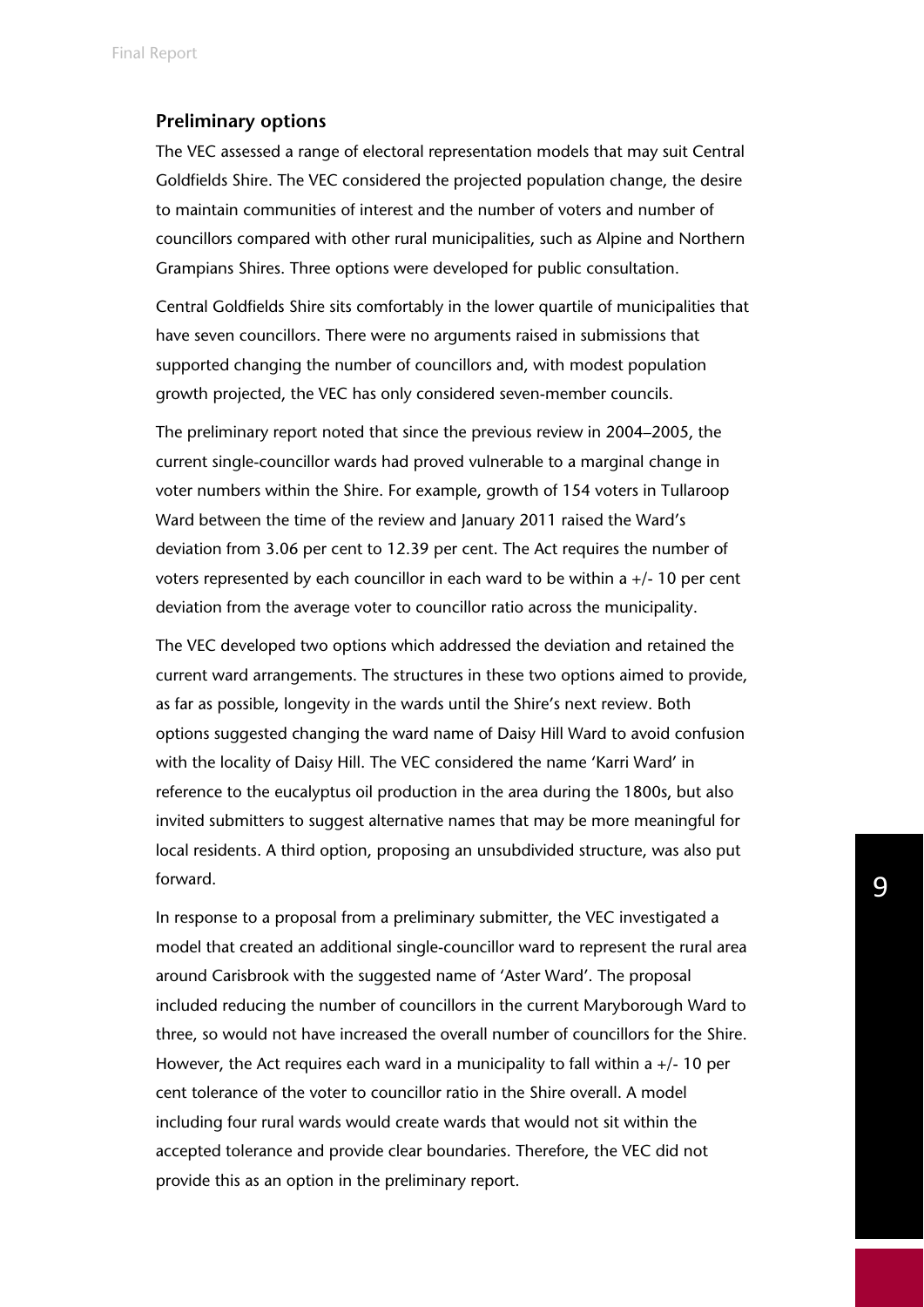The preliminary report detailed three options that were under consideration by the VEC. The options were:

- 1. **Option A (Preferred Option)** that Central Goldfields Shire Council should consist of seven councillors to be elected from one four-councillor ward and three singlecouncillor wards. Small adjustments for population change and communities of interest should be made using locality boundaries with a view to better absorb likely changes.
- 2. **Option B (Alternative Option)** that Central Goldfields Shire Council should consist of seven councillors to be elected by the municipality at-large (an unsubdivided municipality).
- 3. **Option C (Alternative Option)** that Central Goldfields Shire Council should consist of seven councillors to be elected from one four-councillor ward and three singlecouncillor wards. Small adjustments for population change and communities of interest should be made using locality boundaries.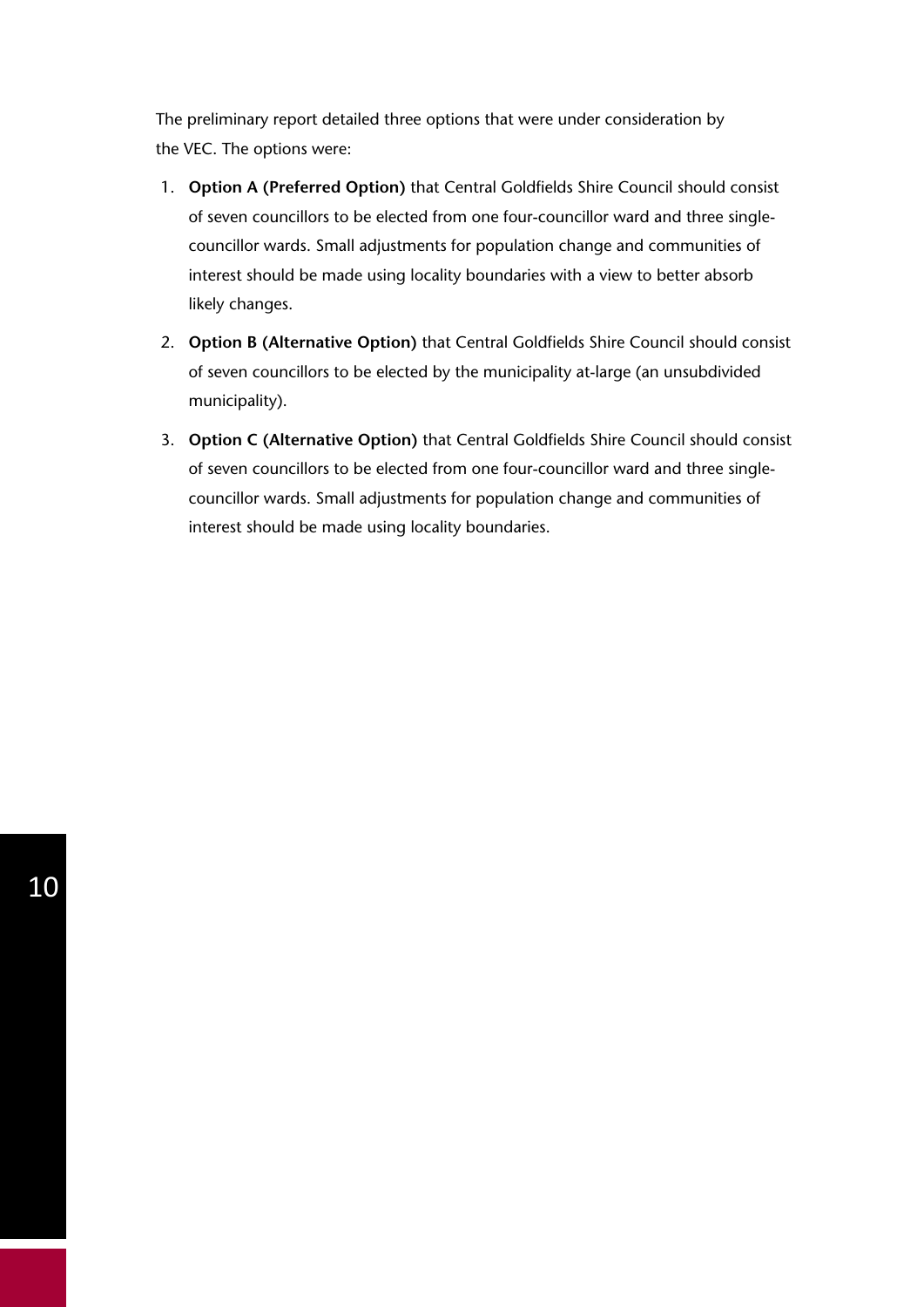# **Public response**

### **Response submissions**

Response submissions on the electoral representation review of Central Goldfields Shire Council opened on Thursday, 7 April 2011 and closed at 5.00pm on Friday, 6 May 2011. Three response submissions were received. Table 1 shows the levels of support for each option based on the preferences expressed in each response submission.

| <b>Option A</b> | Option B     | Option C     | Other |
|-----------------|--------------|--------------|-------|
| (Preferred      | (Alternative | (Alternative |       |
| Option)         | Option)      | Option)      |       |
|                 |              |              |       |

#### **Table 1: Preferences expressed in response submissions for each option**

#### **Analysis of submissions**

One submission, from the Proportional Representation Society of Australia (Victoria–Tasmania) Inc., supported Option B, which proposed an unsubdivided municipality with seven councillors. The submission argued that an unsubdivided option permits greater voting power across the municipality for the most number of voters. As single-councillor wards are required to use a preferential vote counting method, the proportional vote counting method in place in multicouncillor wards or in unsubdivided municipalities introduces higher 'quotas' as votes compete with each other, rather than a simple majority. The Society also argued against Options A and C as both include a four-councillor ward and three single-councillor wards, which would lead to 'distortions in voting results'.

Two submissions, from Central Goldfields Shire Council and a currently serving councillor, supported Option A, which proposed the current structure with a fourcouncillor ward and three single-councillor wards, but with slightly adjusted boundaries. The councillor's submission argued the current structure is working well and believed the model allows for population change, so has 'the capacity to last 12 years.' The councillor also noted in his submission that the model allowed communities to retain their identity and to have close association with their councillor/s. In addition to noting its support for Option A, the Council's submission also recommended the proposed 'Karri Ward' be renamed 'Chapman Ward' or 'Paddys Ranges Ward'.

A list of submitters, by name, is available in Appendix 1. Copies of the submissions can be viewed on the VEC website at vec.vic.gov.au.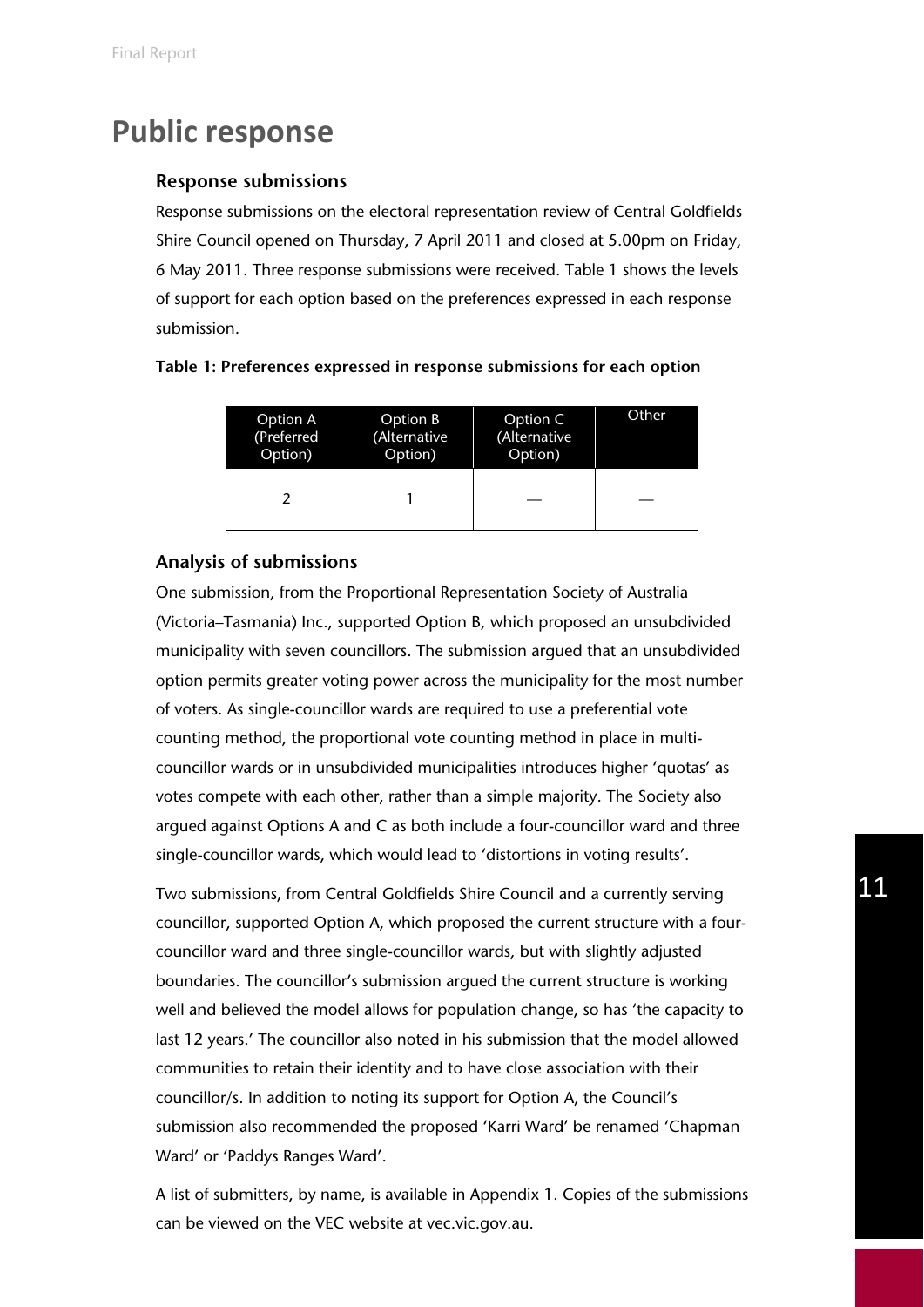### **Public hearing**

A public hearing was held at the Community Hub, Nolan Street, Maryborough on Monday, 9 May 2011 at 6.30pm. Everyone who made a submission in response to the report was invited to speak to their submissions and one individual accepted.

The submitter, a current councillor, spoke in favour of Option A and supported the Council's suggestion of renaming Daisy Hill Ward either 'Chapman Ward' or 'Paddys Ranges Ward'. The submitter believed the current structure worked well and had capacity to allow for growth over the next 12 years. The submitter felt that despite the size of the current rural wards, it was still possible for a singlecouncillor ward to be well represented. The submitter explained that the current arrangements suited communities of interest through the various agricultural activities that take place.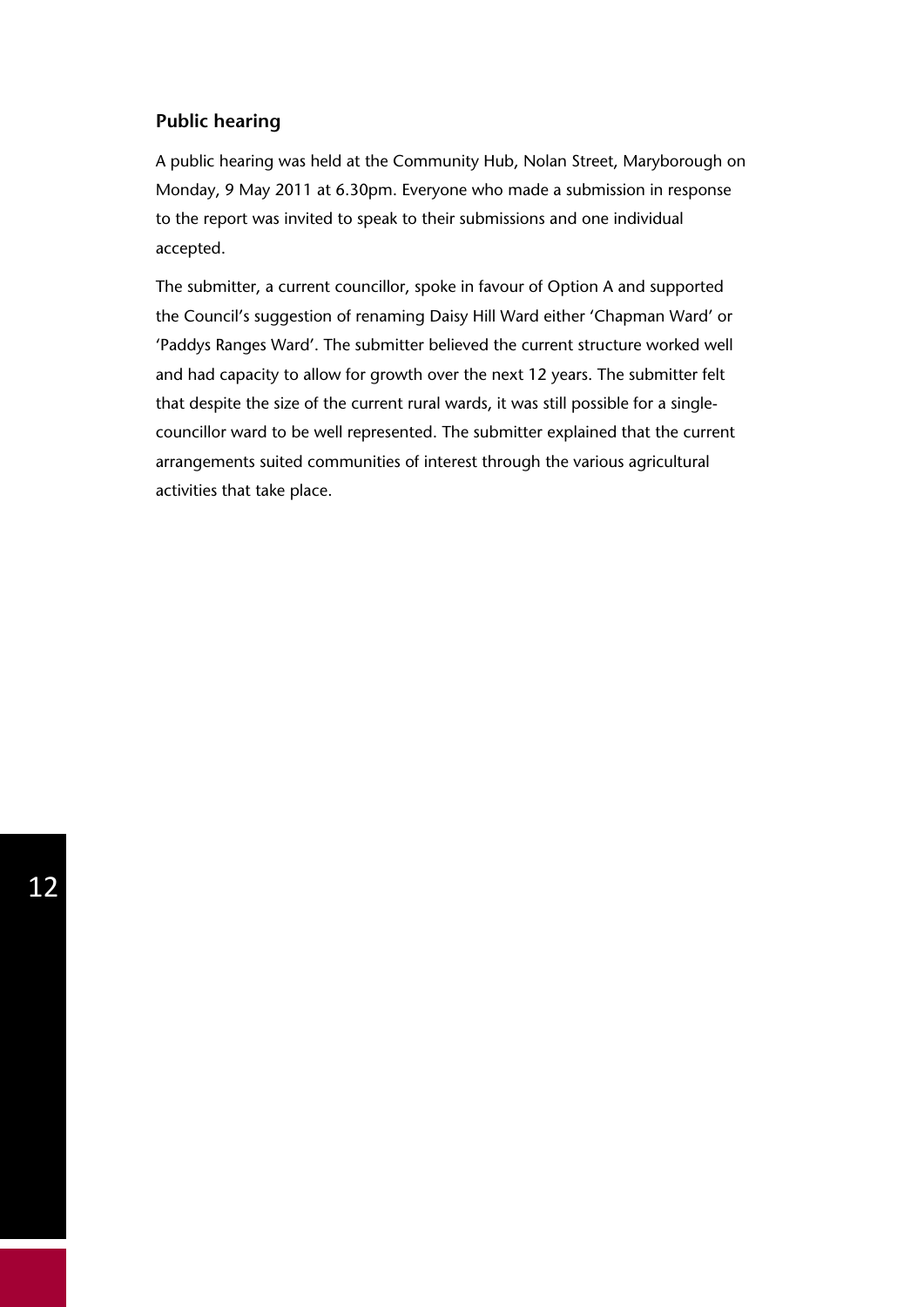# **Findings and Recommendation**

The VEC consulted on three options, including its preferred option of retaining the current structure with slight changes to the boundaries. This report has summarised the process the VEC completed to gather information, including public submissions, and to develop and consult on the options under consideration. The VEC now provides its findings for recommendation to the Minister.

#### **Number of councillors**

As part of its electoral representation review, the Act requires the VEC to recommend the appropriate number of councillors for Central Goldfields Shire. The Act allows for a municipality to have between five and 12 councillors. Currently, Central Goldfields Shire, with seven councillors, is within the lower quartile of the band of rural councils with seven councillors.

At the Shire's previous review in 2004–2005, the VEC felt seven councillors offered the Council extra diversity to enable it to deal with issues more effectively. The reservations expressed by some submitters at the time appear to have been resolved as no arguments were raised in submissions that supported changing the number of councillors.

In addition, while Central Goldfields Shire is a rural municipality, its population is largely concentrated in the major towns of Maryborough, Carisbrook, Dunolly and Talbot. As modest growth is projected in the Shire over the next 10 years, the VEC only considered options for a seven-member Council.

The VEC is confident that seven councillors will continue to provide fair and equitable representation for the residents of Central Goldfields Shire.

#### **Electoral structure**

The Act also requires the VEC to recommend an appropriate electoral structure within the municipality. The VEC considers whether a municipality should be unsubdivided or subdivided into wards and, if subdivided, the positioning of ward boundaries and the number of councillors to be elected for each ward to provide fair and equitable division and ensure equality of representation. Currently, the municipality is divided into four wards with three single-councillor wards and one four-councillor ward. The options put forward by the VEC included two models that retained the current structure with slight changes to internal boundaries and one unsubdivided structure.

All of the options were put forward in the preliminary report as they were considered to be most likely to meet the VEC's main electoral representation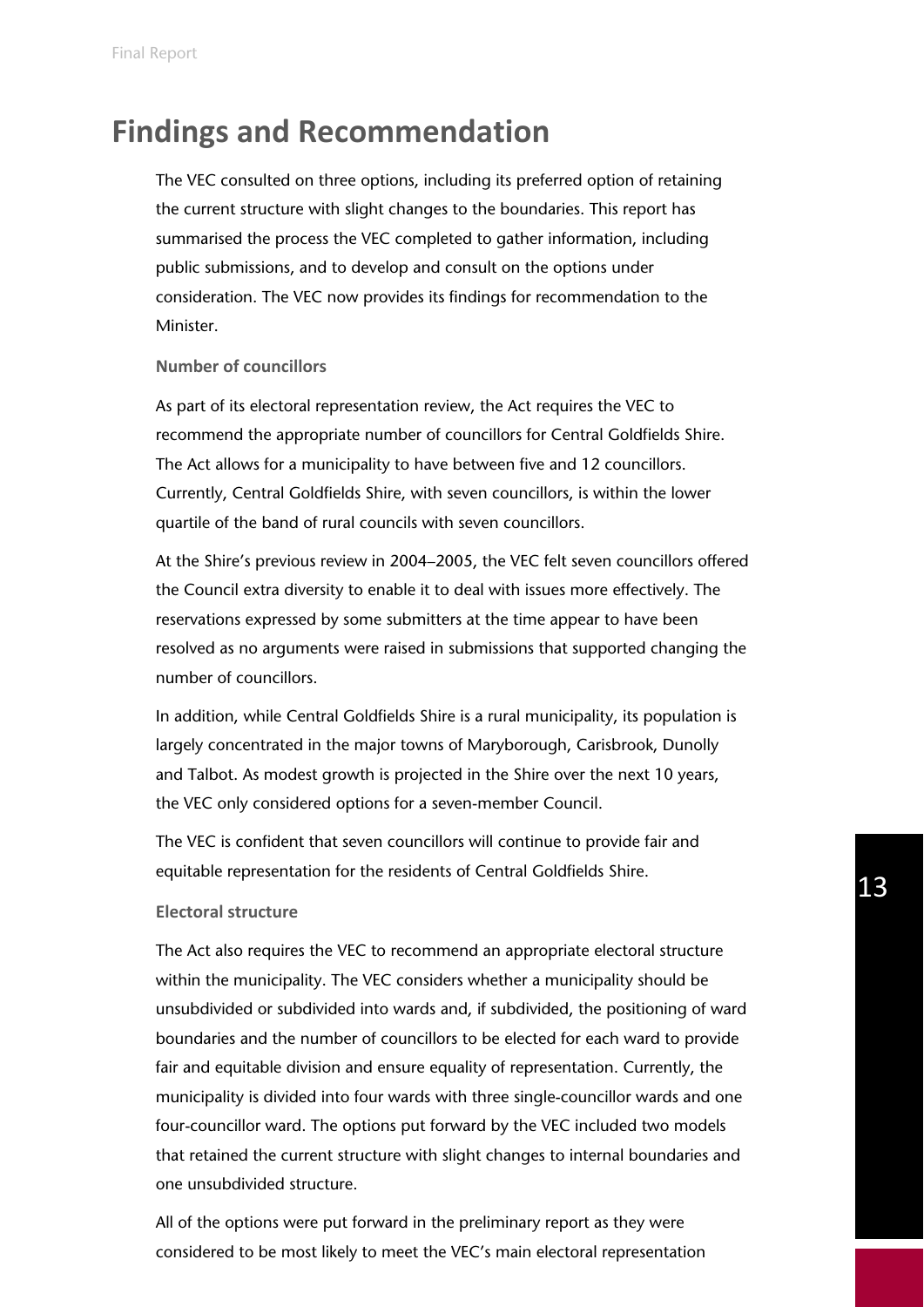review principles. In addition, the VEC looked for longevity in the boundaries allowing options that contained wards to carry through to the next scheduled electoral representation review without the need for a subdivision review in the interim. The Act requires the ratio of voters per councillor in each ward to be within +/- 10 per cent of the average across the municipality overall. The preliminary report noted that uneven population change within the Shire meant that, as at January 2011, Tullaroop Ward was above the tolerance (at 12.39 per cent). The VEC was conscious of correcting this imbalance while allowing for future change using available population and development projections. No tolerance level applies to an unsubdivided municipality.

The VEC also undertakes to recommend an electoral structure that allows fair representation for communities of interest. Central Goldfields Shire is comprised of a number of separate communities, each with their own identity, tied together through a prominent economic activity — the agricultural industry. The urban issues faced by the Shire's major service town, Maryborough, are significantly different to the issues faced by the Shire's rural areas. The VEC shares the view of submitters that these separate issues are more suited to representation through a subdivided electoral structure, such as Options A or C in the preliminary report, rather than through the unsubdivided structure recommended as Option B. Consequently, while an unsubdivided municipality addresses concerns about the changing population, the VEC sees value in retaining a four-ward structure that allows each of the major geographic communities to be represented on the Council.

However, given the situation in Tullaroop Ward, boundary changes are required in order for the ward to be brought back within the legislated tolerance level. The VEC provided two similar ward structures for public consultation: Option A and Option C. The current arrangement splits particular localities into different wards, whereas locality boundaries proposed in these two options mean that residents from the same locality will all be in the one ward catchment. Public submissions supported the VEC's preferred option, Option A, which included some minor shifts in the boundaries between Tullaroop Ward/Flynn Ward and Tullaroop Ward/Karri Ward using locality boundaries. There were no submissions that supported Option C, which provided the same shifts to the Tullaroop Ward/Karri Ward boundary as in Option A, but incorporated a larger shift to the Flynn Ward/Karri Ward boundary to unite the localities of Timor and Bowenvale into the Karri Ward. When comparing Option A to Option C, the VEC considers that Option A best accounts for projected population change and the desire for clearer boundaries. The VEC has made a slight adjustment to the eastern end of the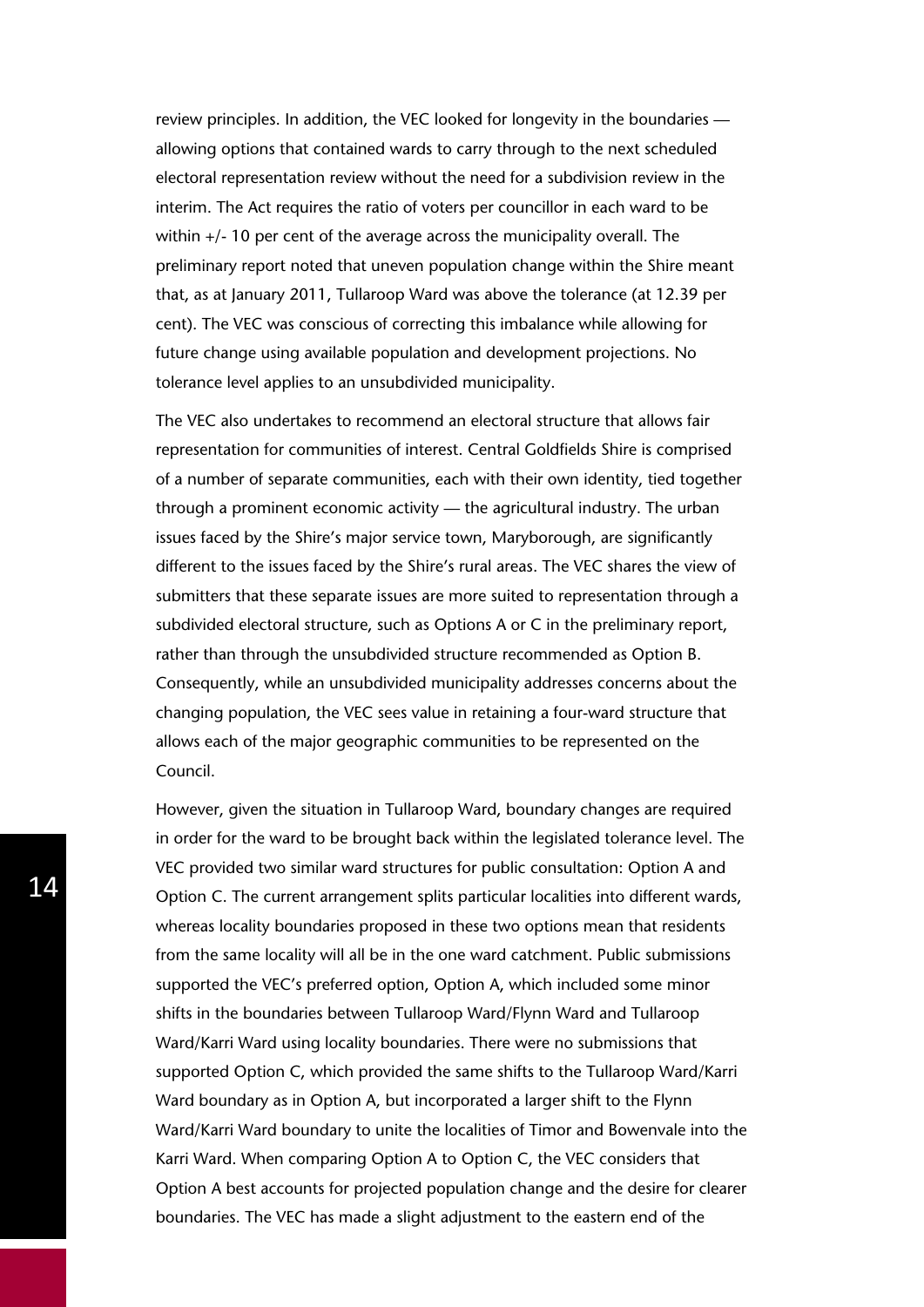proposed Flynn Ward/Karri Ward boundary recommended in Option A in the preliminary report. The part of the current boundary aligned along the perimeter of the Timor Nature Conservation Reserve has been shifted north to the nearest property boundary. This change does not affect any electors and is reflected in the map of the recommended electoral structure in Appendix 2.

In addition, the VEC asked for feedback on the renaming of the current Daisy Hill Ward as the name can be confused with the existing locality of Daisy Hill. The two suggestions received through submissions were: Chapman Ward, after early goldminer Thomas Chapman; and Paddys Ranges Ward, after the State forest present in the area. The VEC feels that the significance of Paddys Ranges State Forest on the Shire's landscape, and in particular, for the communities surrounding it, means 'Paddys Ranges Ward' is an ideal ward name as it carries meaning for local residents.

#### **Summary**

The VEC believes Option A (Preferred Option), with a slight change to one of the ward boundaries, with seven councillors elected from three single-councillor wards and one four-councillor ward, provides the most effective electoral structure for the residents of the Central Goldfields Shire. Option A corrects the current imbalance in the wards through minor boundary shifts to ensure that all wards are within the tolerance accepted by the Act and, using projected population changes and development, carry longevity until the next scheduled review. The VEC supports the submitters' view to rename the current Daisy Hill Ward to Paddys Ranges Ward.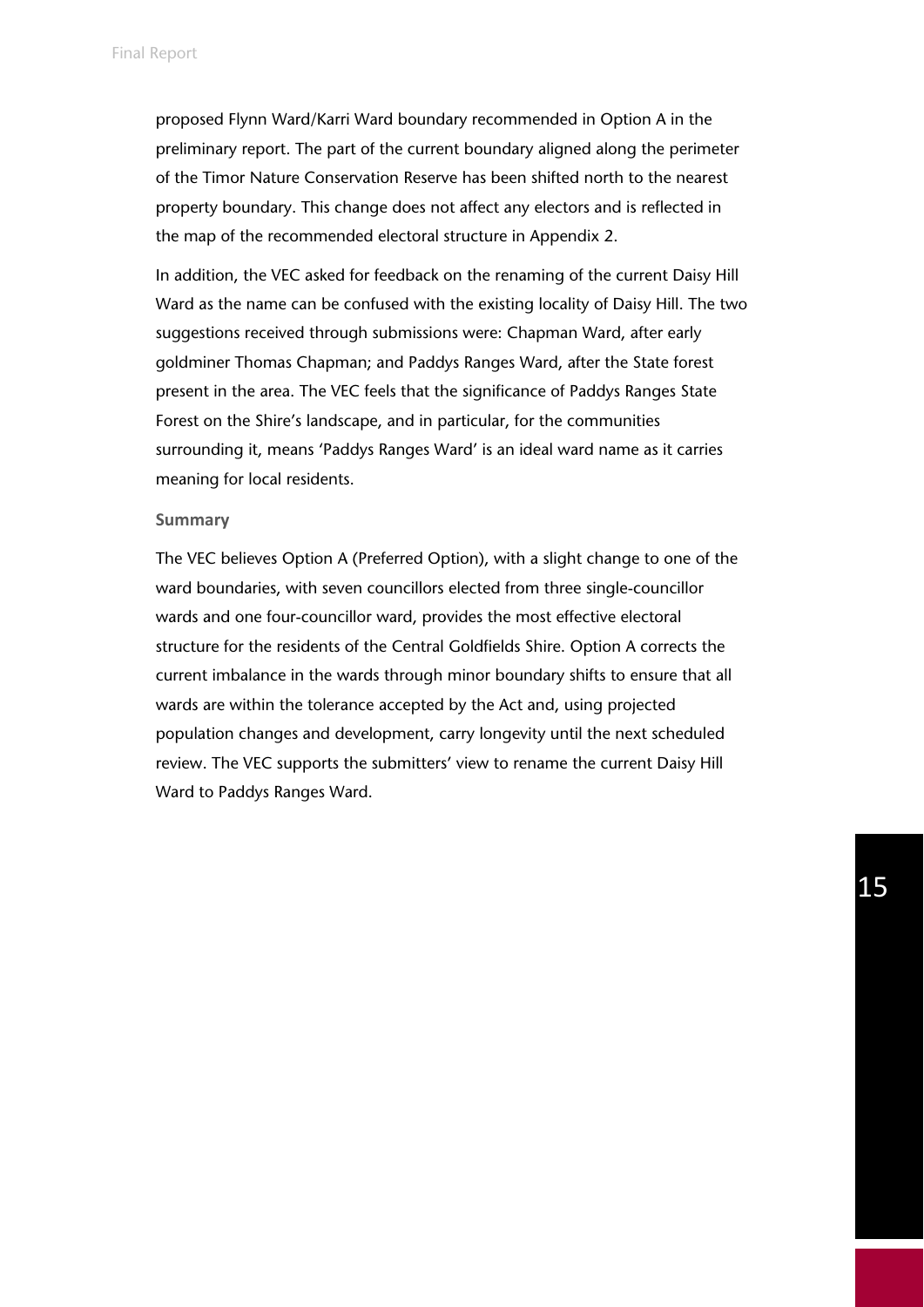### **Recommendation**

**The Victorian Electoral Commission (VEC) recommends that** Central Goldfields Shire Council consists of seven councillors to be elected from the following five wards:

- Flynn Ward, with one councillor (a current ward with slightly adjusted boundaries);
- Maryborough Ward, with four councillors (a current ward using the current boundaries);
- Paddys Ranges Ward, with one councillor (formed from the current Daisy Hill Ward with slightly adjusted boundaries); and,
- Tullaroop Ward, with one councillor (a current ward with slightly adjusted boundaries).

At

S. H. Tully Electoral Commissioner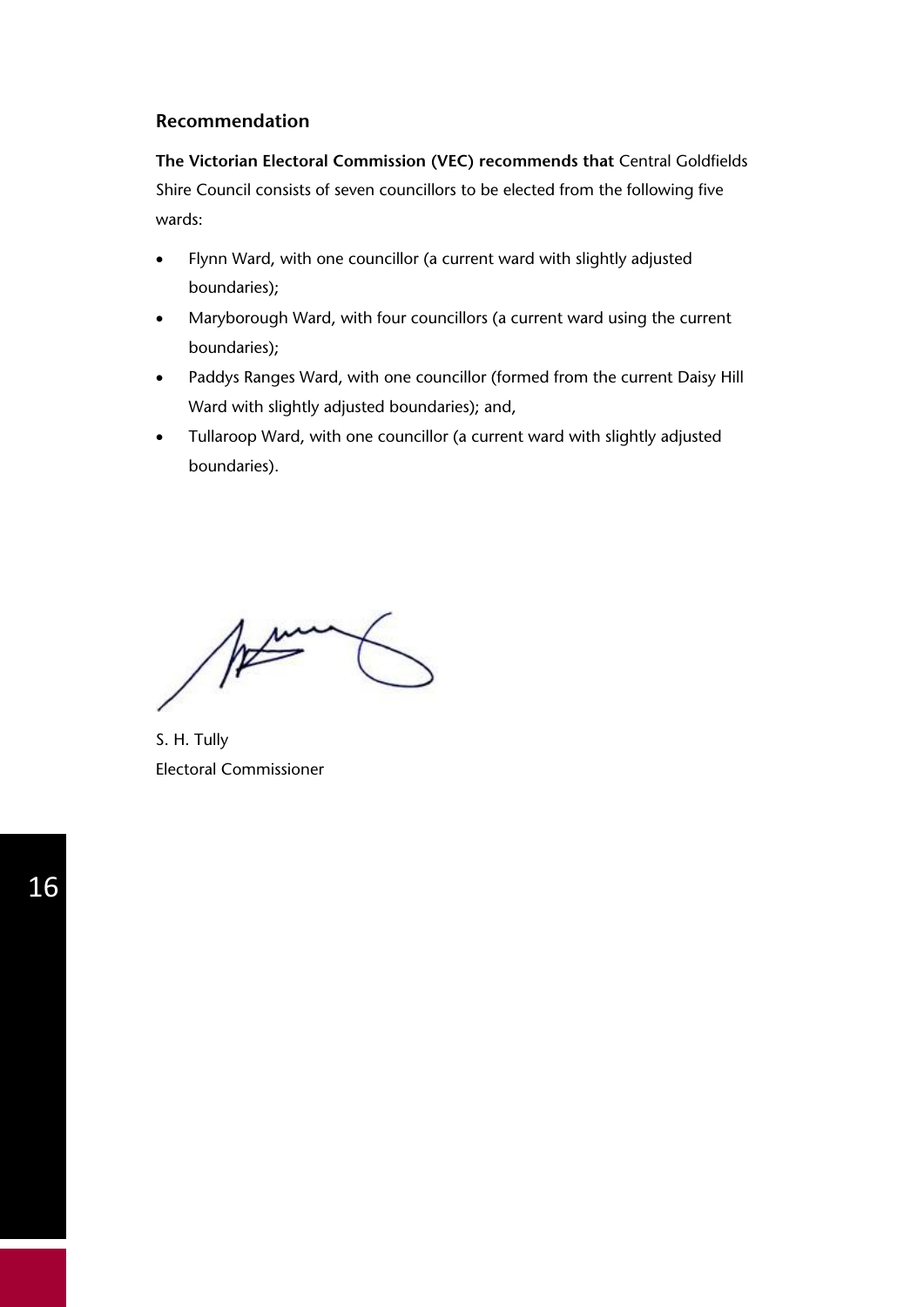# **Appendix 1: List of submitters**

Preliminary submissions were received from:

| Name                                                                      |
|---------------------------------------------------------------------------|
| L Allan                                                                   |
| <b>Bealiba Progress Asssociaiton</b>                                      |
| <b>Central Goldfields Shire Council</b>                                   |
| A Doran                                                                   |
| C Meddows-Taylor                                                          |
| Proportional Representation Society of Australia (Victoria-Tasmania) Inc. |
| Smith                                                                     |
|                                                                           |

Response submissions were received from:

| <b>Name</b>                                                               |
|---------------------------------------------------------------------------|
| Central Goldfields Shire Council                                          |
| Proportional Representation Society of Australia (Victoria-Tasmania) Inc. |
| $\mid$ Smith*                                                             |

\* Indicates the submitter who spoke at the public hearing on Monday, 9 May 2011.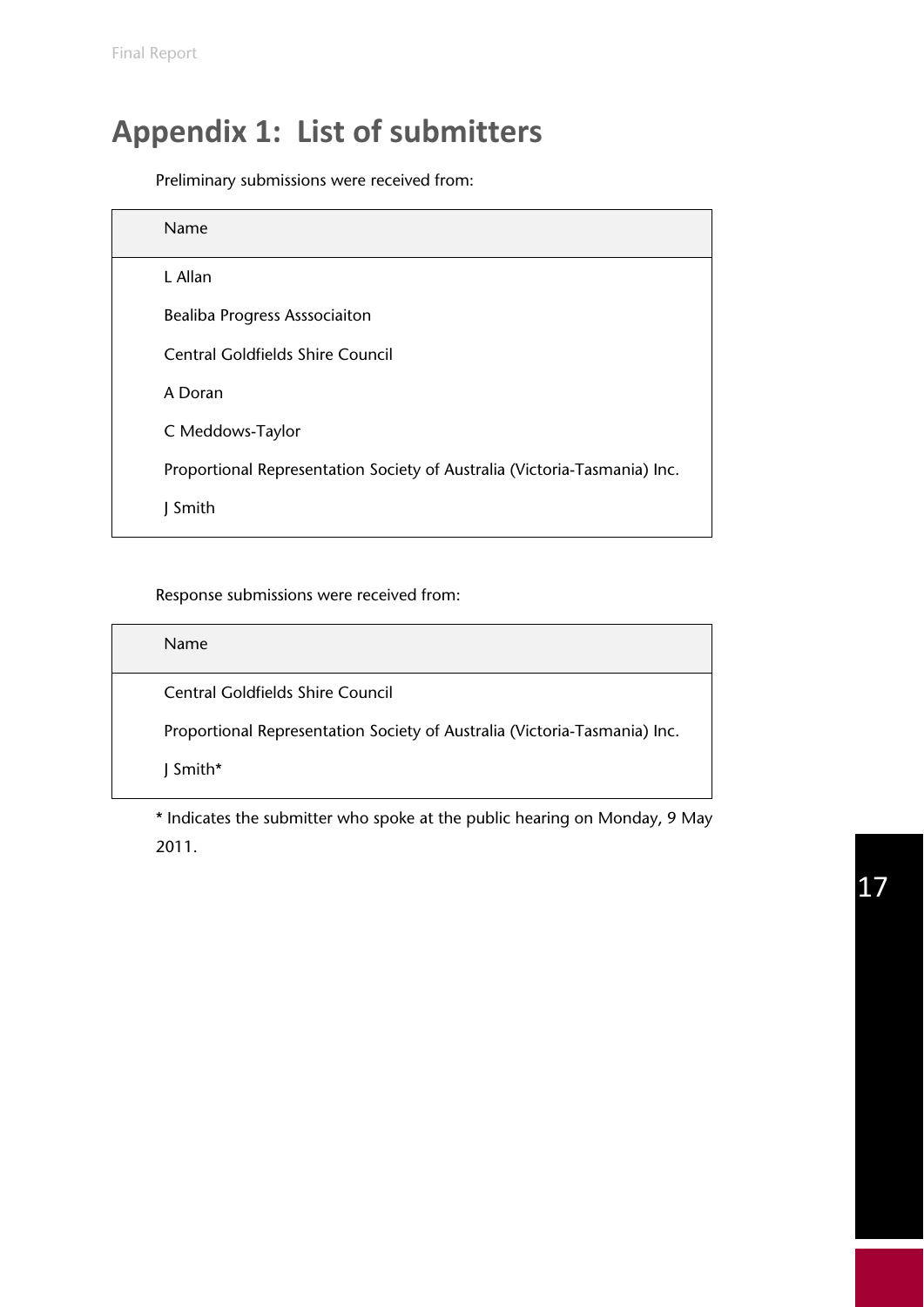# **Appendix 2: Map**



Disclaimer: This content is provided for information purposes only. While every effort has been made to ensure accuracy and authenticity of the content, the Victorian Government does not accept any liability to any person



Map prepared by the Victorian Electoral Commission<br>spatial data provided by Department of Sustainability and Environment<br>Parks digital data used with the permission of Parks Victoria<br>Copyright  $\degree$  2011 - State Government